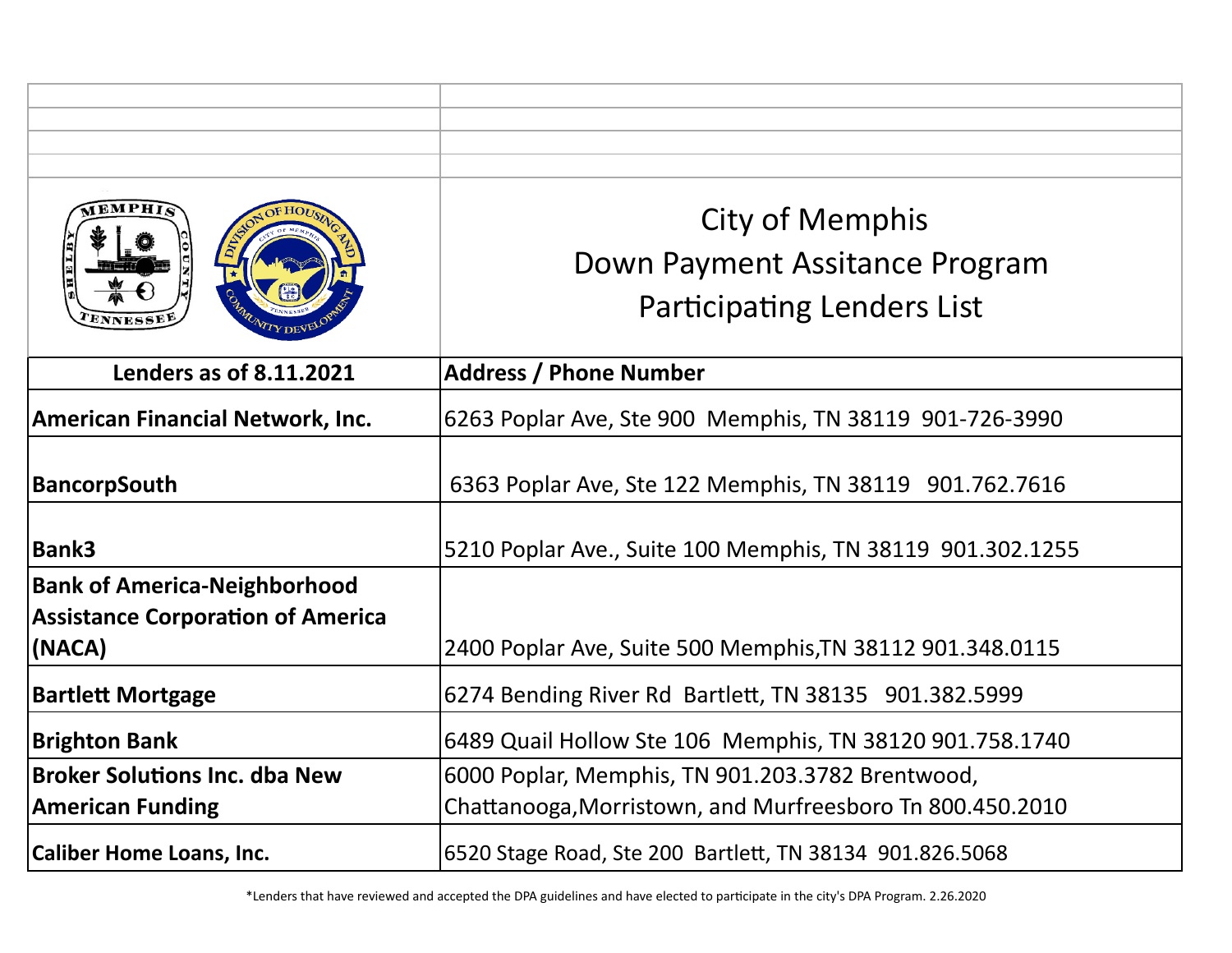| <b>Cardinal Financial Company</b>               | 118 Timber Creek Dr., Cordova, TN 38018 901.545.3370            |
|-------------------------------------------------|-----------------------------------------------------------------|
|                                                 | 13690 Hwy 51- Atoka 901.759.4401                                |
|                                                 | 3964 Goodman-Southaven 662.349.1300                             |
| <b>Community Mortgage</b>                       | 684 W. Brookhaven Cir- Memphis 901.259.4663                     |
| <b>Financial Federal</b>                        | 1715 Aaron Brenner Dr. Ste 100 38120 901.756.2848               |
| <b>FirstBank</b>                                | 1350 Concourse Ave, ste 400 Memphis, TN 38104 901.462.0145      |
| <b>First Horizon Bank/IberiaBank</b>            | 7465 Poplar Ave. #2 Germantown, TN 38138 901.757.7100           |
| Independent Bank                                | 5050 Poplar Ave Ste 2100 Memphis TN 38157 901.844.5050          |
| <b>Orion Federal Credit Union</b>               | 400 Monroe, Ave., Memphis, TN 38108 1.800.532.9025              |
| Paragon Bank                                    | 6300 Poplar Ave. Ste 117 Memphis, TN 38119 901.622.0751         |
| <b>Patriot Bank</b>                             | 8370 US Highway 51 N, Ste 107 Millington 901.872.8517           |
| Pinnacle Bank                                   | 949 Shady Grove Memphis, TN 38130 901.259.5620                  |
| <b>Prime Lending</b>                            | 6750 Poplar Memphis/5600 Goodman Rd., Olive Branch 901.238.4468 |
| <b>Regions Mortgage</b>                         | 6200 Poplar 38119 901.580.5277                                  |
|                                                 |                                                                 |
| Renasant Bank                                   | 5575 Poplar Ave Memphis, TN 38119 901.312.4060                  |
| Sierra Pacific Mortgage Company, Inc.<br>(SPMC) | 46 Timber Creek Drive Cordova, TN 38018 901.431.6011            |